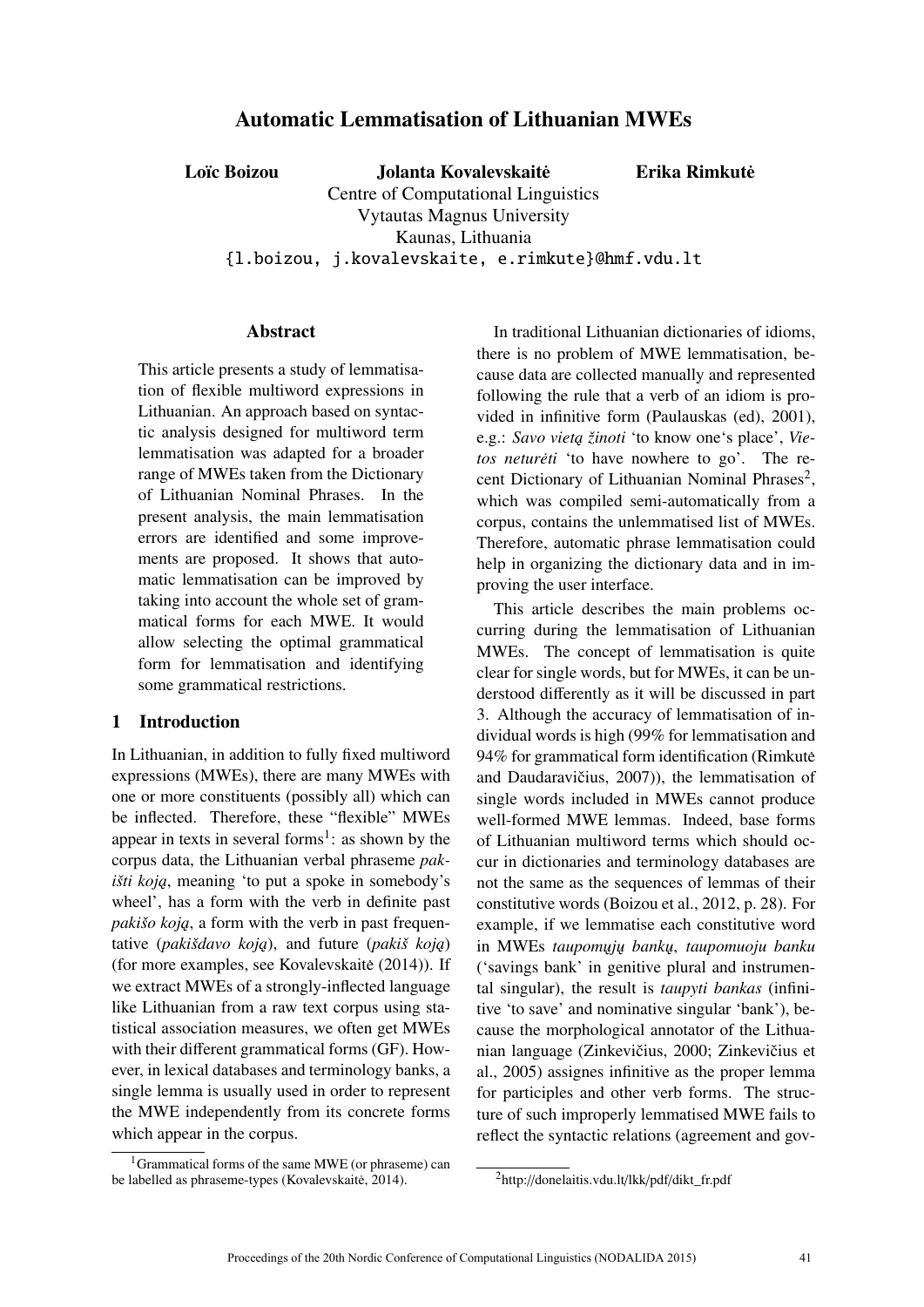ernment) which ensure the grammatical cohesion between the constitutive words of an MWE.

This work is focused on syntagmatic lemma, which is the form of the MWE where the MWE syntactic head is lemmatised and the necessary adaptations are made in order to ensure the morphosyntactic unity of the MWE. With a similar approach, a tool for automatic Lithuanian sintagmatic lemmatisation called JungLe was first developed and trained with multiword terms during the project ŠIMTAI 2 (semi-automatic extraction of education and science terms). The first experiments with the Lithuanian multiword terms showed accuracy close to 95% (Boizou et al., 2012), but it can be related to a relatively low variety of term structures. For this study, JungLe was adapted for a broader set of types of Lithuanian compositional and non-compositional MWEs, e.g. idioms, collocations, nominal compounds, MW terms, MW named entities, MW function words, proverbs, etc.

## 2 Data

This study is based on the data from the Dictionary of Lithuanian Nominal Phrases (further on, dictionary). The database of the dictionary<sup>3</sup> consists of 68,602 nominal phrases. It has to be mentioned, that the term nominal phrase refers to all MWEs which contain at least one noun: it can be phrases with a noun as a syntactic head, as well as phrases with a verb or an adjective as a syntactic head. In this article, the terms MWE and phrase are used interchangeably.

In the dictionary, the phrases are of different length: from two-word phrases (31,853 phrases) to phrases comprising 46 words (1 phrase). The major part of the dictionary phrases is made up of two-word phrases (46.4%), whereas three-word phrases and four-word phrases form accordingly  $28.7\%$  and  $10.1\%$  of the dictionary (Rimkute et al., 2012, p. 19). The phrases are not lemmatised, but given in the form as they appear in the corpus, e.g.:

• *mobilaus ryšio telefonas*, *mobilaus ryšio telefono*, *mobilaus ryšio telefon ˛a*, *mobilaus ryšio telefonus* ('mobile phone' in various grammatical forms: nominative singular, genitive singular, accusative singular and accusative plural);

• *nenuleisti rankų, nenuleido rankų, nenuleidžia ranku* ('not to give up', lit. 'not to lower hands', in various grammatical forms: infinitive, definite past, present tense).

As Lithuanian is a strongly inflected language, it is an advantage that users can see phrases in the form they are used in the corpus. Phrases were extracted by the method of Gravity Counts (Daudaravičius and Marcinkevičienė, 2004, p. 330) from the Corpus of Contemporary Lithuanian Language (100 m running words; made up of periodicals, fiction, non-fiction, and legal texts published in 1991-2002). Gravity Counts helps to evaluate the combinability of two words according to individual word frequencies, pair frequencies or the number of different words in a selected 3 wordspan. As a result, it detects collocational chains as text fragments, not as a list of collocates for the previously selected node-words.

After automatic extraction of collocational chains from the corpus, manual procedures were performed: transformation of collocational chains into phrases (the procedure is described in detail in Marcinkevičienė (2010) and Rimkutė et al. (2012)). According to the lexicographical approach, linguistically well-formed collocational chains have to be grammatical, meaningful, and arbitrary. Therefore, some chains were shortened, complemented, joined or deleted manually. At present, the dictionary database contains phrases without additions (1) and with additions: additions can be explicitly specified (2) or not (3), e.g.:

- 1. *ne tuo adresu* 'under a wrong address';
- 2. (*gauti*; *suteikti*) *daugiau informacijos* '(get; give) more information';
- 3. *atkreipiant dėmesį į* $(i \dots)$  'paying attention to  $(\ldots)^{n}$ .

| Phrase   | Number of | Number of lemmas  |  |
|----------|-----------|-------------------|--|
| type     | lemmas    | with 2 or more GF |  |
| 2-word   | 18,581    | $6,585(35,4\%)$   |  |
| 3-word   | 10,970    | 2,245 (20,5%)     |  |
| 4-word   | 3,333     | 477 (14,3%)       |  |
| In total | 32,884    | 9,307 (28,3%)     |  |

Table 1: Statistical information about MWEs from the type  $(1)$ .

<sup>3</sup>http://tekstynas.vdu.lt/page.xhtml?id=dictionary-db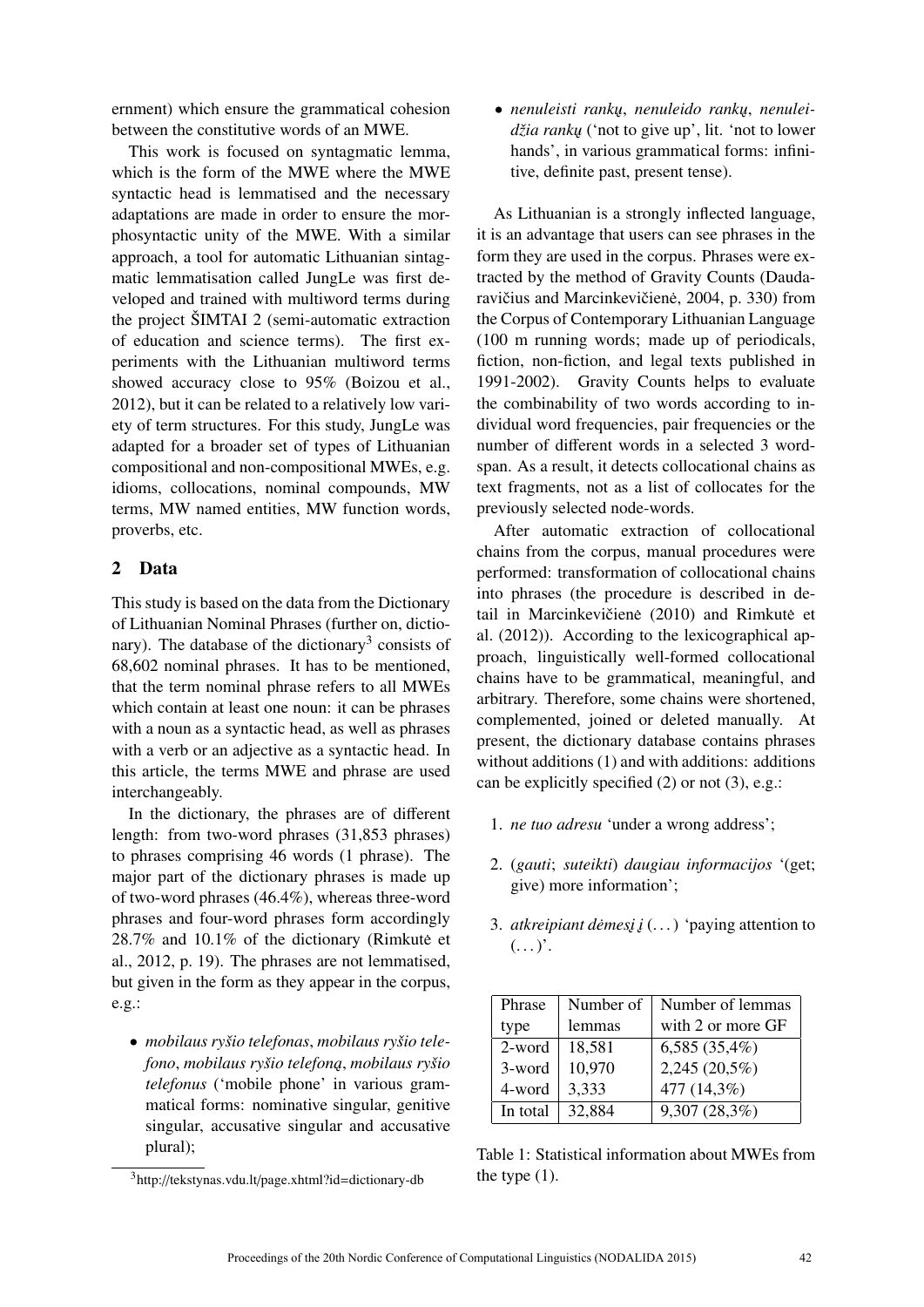Only two-, three-, and four-word phrases from the type (1) were filtered out for this study (see Table 1). As already mentioned, these phrases make up 85% of the whole dictionary database, and thus can be considered as the most typical multiword units in Lithuanian (Marcinkevičienė, 2010; Rimkutė et al., 2012). Most of them are idioms, phraseologisms and collocations, although there are many multiword terms as well.

It was calculated that two-word expressions have on average 1.71 different grammatical forms, three-word expressions – around 1.35 different grammatical forms, and four-word expressions – 1.22 different grammatical forms. The maximum number of grammatical forms for one lemma are respectively 21 (*aukšta mokykla* 'high school'), 15 (*mobilaus ryšio telefonas* 'mobile phone') and 8 (*kandidatas ˛i seimo narius* 'candidate as MP'). For this study, only the 9,307 MWEs with two or more grammatical forms were selected. The remaining MWEs, those for which only one form was identified automatically, are excluded, as they do not always need to be lemmatised and require a further study.

The next section describes the main approaches applied to the process of automatic lemmatisation of MWEs.

## 3 Approaches to Lemmatisation of **MWEs**

In Lithuanian, a great number of MWEs can appear in different grammatical forms. As such, they do not differ from variable simple words. Accordingly, a lot of Lithuanian MWEs consist of nouns, verbs and/or adjectives that are used in a particular grammatical form. Some of these word classes can have from a few to dozens of different grammatical forms. Traditionally, for the set of grammatical forms of each variable word, one basic form is assigned. The latter, a lemma, is a convenient representation of the whole set of grammatical word forms. Although in principle a lemma could be an artificial form (a stem, for example), the tradition is to select as a lemma one form from the whole set of grammatical forms, e.g. in Lithuanian:

- nominative singular form for nouns (except for plural nouns);
- nominative singular masculine positive indefinite form for adjectives;
- positive form for adverbs (if they vary in degree);
- infinitive for verbs (including participles).

In the field of computational linguistics, it is common to use artificial lemmas for MWEs, because they can be easily generated by automatic means. There are two main kinds of artificial lemmas:

a) It is possible to use a lemmatic sequence which is the sequence of lemmas of each constitutive word of the  $MWE<sup>4</sup>$ . Using the morphological annotation tool for Lithuanian (the tool is described in Zinkevičius (2000) and Zinkevičius et al.  $(2005)$ , each grammatical form of the multiword term, *bendrosioms mokslo programoms* 'framework programme', is annotated morphologically as follows:

- $\leq$ word="bendrosioms" lemma="bendras" type="bdv., teig, nelygin. l., įvardž., mot. g., dgs., N." $/$ ><sup>5</sup>
- <word="mokslo" lemma="mokslas" type= "dkt., vyr. g., vns.,  $K$ ."/><sup>6</sup>
- <word="programoms" lemma="programa" type="dkt., mot. g., dgs.,  $N$ ."/><sup>7</sup>

The lemmatic sequence, e.g. for the previous example *bendras mokslas programa*, is often used in the field of automatic term recognition (e.g., Loginova et al. (2012, p. 9)) to represent a term or another type of MWE. Nonetheless, such a substitute, which lacks grammatical cohesion between the parts of the MWE, appears as a heap of words, which is unnatural for human users $8$ .

<sup>4</sup>The difference between syntagmatic lemma (with morphosyntactic relations between constitutive words) and lemmatic sequence (the sequence of lemmas of constitutive words) is relevant only for MWEs, not for single words.

<sup>&</sup>lt;sup>5</sup>The field *type* contains the following grammatical features: adjective, positive, undefined, positive degree, feminine, plural, dative.

<sup>&</sup>lt;sup>6</sup>Grammatical features: noun, masculine, singular, genitive.

 $7$ Grammatical features: noun, feminine, plural, dative.

<sup>&</sup>lt;sup>8</sup>In about 5% of the studied phrases, the sequences of isolated lemmas incidentally correspond to their natural lemma, e.g. *vyras ir moteris* 'man and woman', *valstybinis simfoninis orkestras* 'national symphony orchestra'. Such cases require the following conditions: the nominal syntactic head is masculine singular, the only syntactic relation inside the term is agreement or implies invariable words, degree and definiteness must not be retained in the lemma, no participle is implied.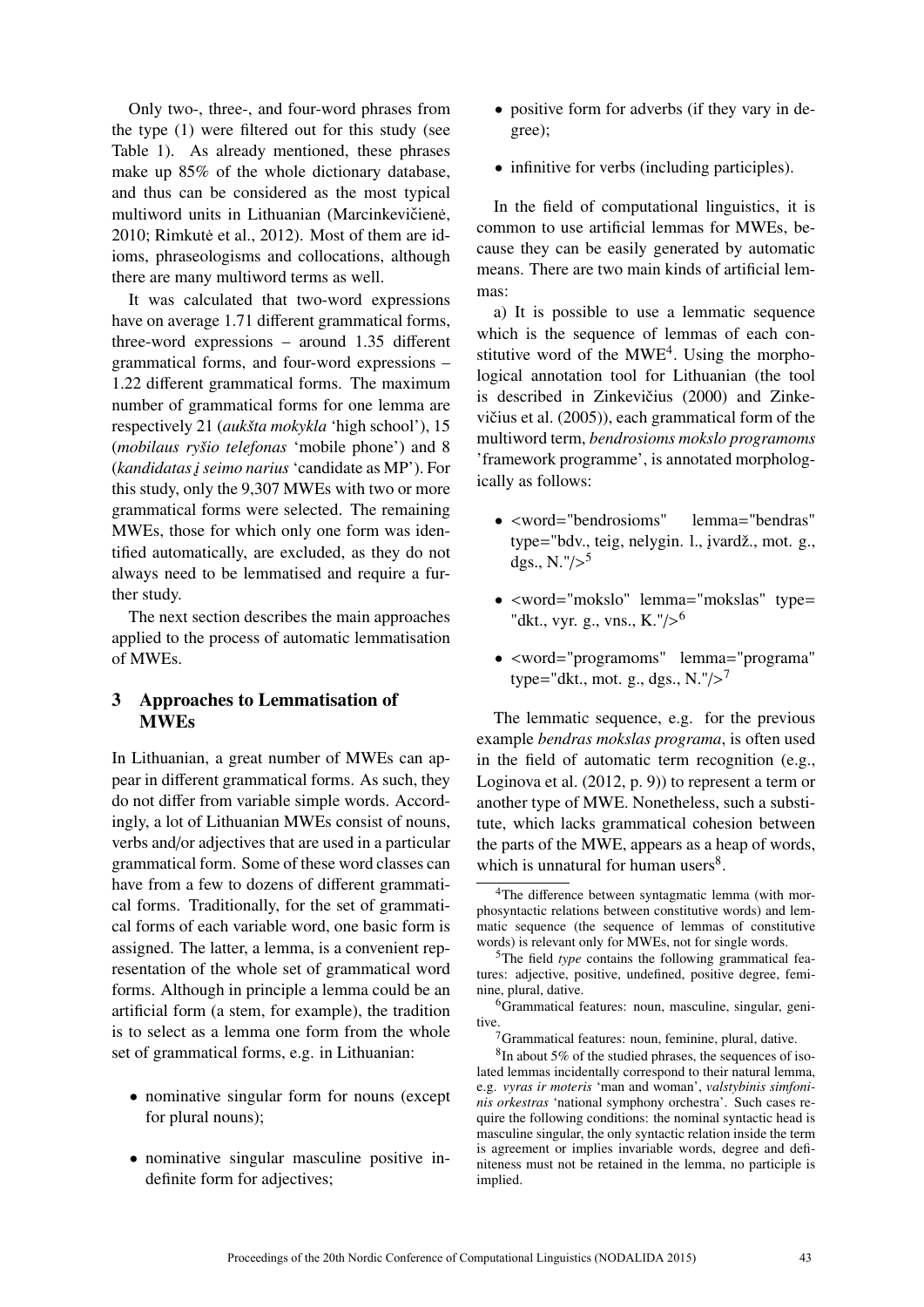b) The second frequent method is stemming, that is, dropping of endings. For example, the forms of the previously mentioned MWE *bendroji mokslo programa*, *bendrosios mokslo programos* and *bendrosioms mokslo programoms* can be represented as: *bendr moksl program*. This option is even more artificial for Lithuanian, since, in addition to the loss of syntactic cohesion, this approach generates shortened words without endings, which do not exist in Lithuanian.

Other approaches attempt to provide a natural lemma, i.e., by either choosing the most frequent form as a lemma, or generating a correct syntagmatic lemma from grammatical forms. Taking the most frequent form of the lemma avoids mistakes in generation, but the result is that the set of basic forms is heterogeneous: some MWEs will be in nominative, some will be in accusative, genitive or in some other case, some will be in the plural form, others - in the singular.

Automatic lemmatisation according to the syntactic structure of each MWE ensures the constitency of basic forms, but it is the most complicated process. The tool JungLe, which is described in Boizou et al. (2012), was specifically designed for this task. This software analyses an MWE and attempts to distinguish three types of syntactic components (as a concrete example the multiword term *individualus studijų grafikas* 'individual study plan/schedule' is provided):

- syntactic head (e.g., the noun *grafikas* 'plan/schedule');
- words congruent with the head (e.g., the adjective *individualus* 'individual');
- other words, that is, words governed by the head and their own dependents (e.g., the noun in genitive case *studijų* 'study').

The generation of the syntagmatic lemma requires the syntactic head to be lemmatised (for terms, the syntactic head is a noun, but there is more diversity with other types of MWEs). Words (usually in the genitive case) governed by the head and their own dependents remain in their grammatical form, e.g., *švietimo {lygmuo}* 'education level', *socialinių mokslų {sritis}* 'field of social sciences'.<sup>9</sup>

The most difficult case concerns words congruent with the head, since they often have to be corrected to remain congruent with the head once it is lemmatised. If the head is masculine singular, the adaptation usually requires only taking lemmas for each congruent word, e.g., in the multiword term *individualus studiju grafikas* 'individual study plan/schedule' (the adjective *individualus* 'individual' agrees with the noun *grafikas* 'schedule', not with the noun *studiju* 'study'). When the syntactic head is feminine, congruent words must also be put in their feminine form, e.g., *nuotolines studijos ˙* 'distance studies' (instead of *\*nuotolinis studijos*, where the masculine singular indefinite positive form of the adjective *nuotolinis* is incongruent with the feminine plural head *studijos*).

Besides, some lexico-grammatical features, e.g., definiteness, comparative/superlative degrees, are usually semantically relevant, so that they have to be kept in the syntagmatic lemma, which requires to generate the proper form, even when the head is masculine and singular, e.g. *Senasis ir Naujasis testamentas* 'The Old and New Testament' (where the adjectives *Senasis* and *Naujasis* are in the definite form, instead of *\*Senas ir Naujas testamentas*), *aukštesnioji žemes˙ ukio mokykla* 'high school of agriculture' (where the adjective *aukštesnioji* is in the definite comparative form, instead of \*aukštas žemės ūkio *mokykla*).

Syntagmatic lemmatisation also requires to lemmatise participles in a different manner than single words. Indeed, participles are traditionally lemmatised as verbs in infinitive form. For example, the single word lemmatisation of the term *perkeliamieji gebejimai ˙* 'transferable skills' gives a result *perkelti gebejimai*, that is a sequence of an infinitive (*perkelti* 'to transfer') and a noun in nominative (*gebejimai ˙* 'skills'). The correct syntagmatic lemmatisation requires participles to be corrected in gender, number and case only, in order to remain congruent with their lemmatised head, e.g. *perkeliamasis gebejimas ˙* .

All required generations are made by a lightweighted generative module. This module uses to the largest possible extent the information provided by the morphological analyser, which works on a single word basis. Its generative capacities are restricted to the nominative forms, since noun, adjective and participle lemmas are in the nomina-

<sup>&</sup>lt;sup>9</sup>Here and below the syntactic head is indicated in curly brackets.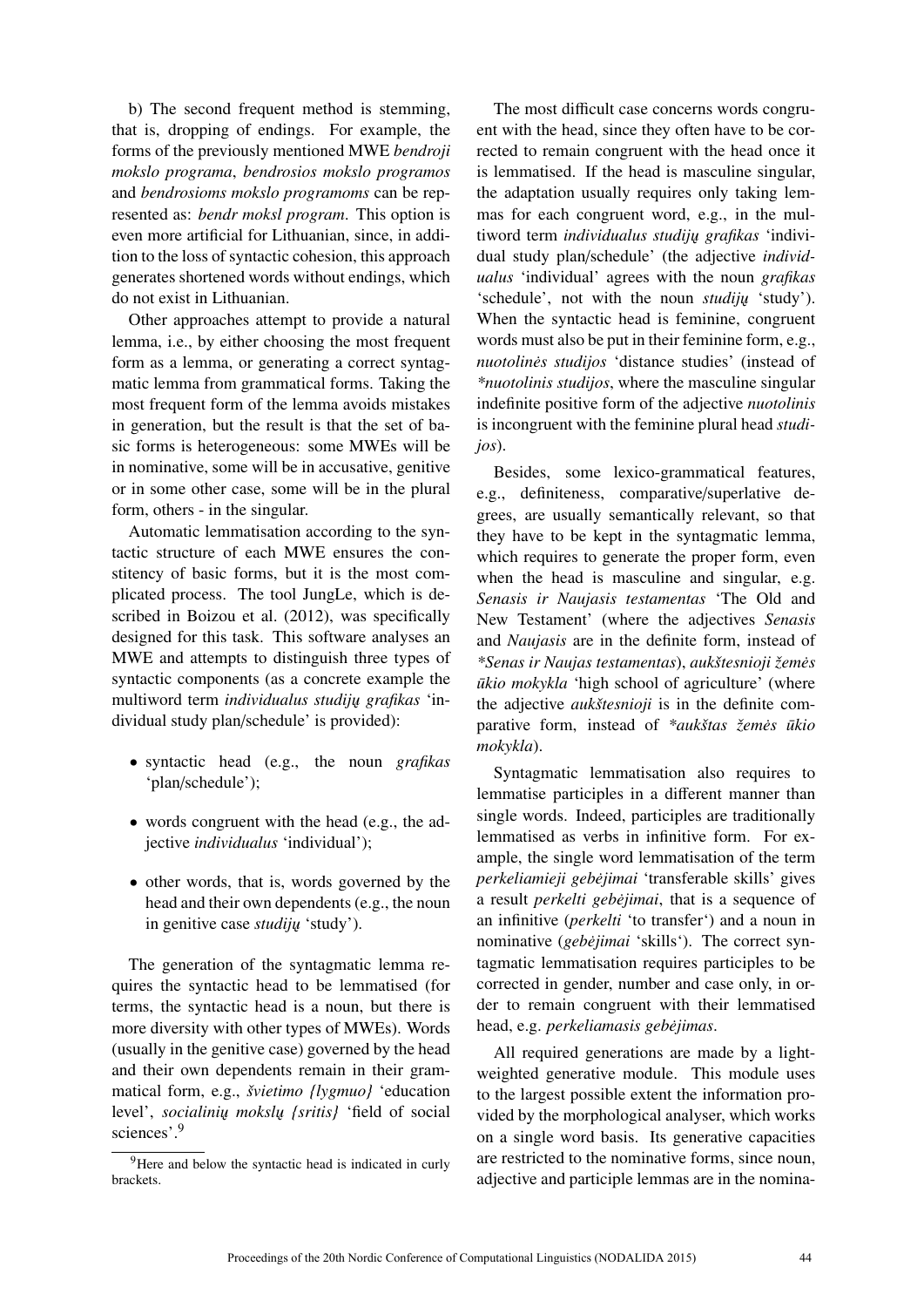tive form. Aiming at facilitation of the process, the generation proceeds either from a single lemma or a grammatical form. For example, lemmas for participles are generated from the grammatical form, because it helps to avoid the problem of numerous verbal paradigms in Lithuanian, while adjectives are generated from the lemma. Indeed, some endings of nouns and adjectives (e.g.,  $-i\nu$ *u* genitive plural) hide the declension paradigm (which is necessary for the selection of the correct feminine ending), so that it is better to decide from the lemma, which expresses the adjectival declension paradigm by its ending10, e.g., *nuotolinis* 'distant' (third adjectival declension paradigm)  $\rightarrow$ *nuotoline*<sup>*nuotoline*<sup>*nuotoline*<sup>*nuotoline*<sup>*n*</sup> and *n*<sup>n</sup></sup></sup></sup> Thurmair (2012, p. 257).

# 4 Syntagmatic Lemmatisation of Lithuanian MWEs: Evaluation and **Results**

In this part of the article, we present our results: what problems are solved by syntactic analysis, and what problems still remain and pose challenges for automatic MWE lemmatisation.

Two-, three- and four-word phrases were automatically lemmatised with the help of JungLe tool and the results were evaluated manually (see Table 2). JungLe generates a lemma for each MWE grammatical form separately, so that more than one lemma can be provided for the same MWE, especially when it is difficult to identify automatically to which word an attribute in genitive belongs, e.g., two lemmas, both inaccurate, were provided for the MWE *bendroji dalinės nuosavybės teisė* 'general partial ownership', where the first adjective *bendroji* 'general' is congruent with the MWE head *teise˙* 'law' and the second adjective *dalines˙* 'partial' with the noun *nuosavybes˙* 'property' (which depends on the MWE head). In the first provided lemma *\*bendroji daline nuosavyb ˙ es teis ˙ e˙*, *daline˙* incorrectly agrees with *teise*, and in the second one, *\*bendrosios dalines nuosavyb ˙ es teis ˙ e˙*, *bendrosios* incorrectly agrees with *nuosavybės*.

As each grammatical form is lemmatised separately, in some cases there is more than one lemma for the same MWE. Thus, lemmatisation accuracy was assessed for individual grammatical forms of

MWEs. Table 2 shows that the highest accuracy is with two-word phrases; however, the number of incorrectly lemmatised MWEs increases for threeand four-word phrases. It shows that the syntactic complexity increases with the length of the MWEs.

| Phrase   | Number of | Number | Correctly     |
|----------|-----------|--------|---------------|
| type     | lemmas    | of GF  | lemmatised GF |
| 2-word   | 6,585     | 19,822 | 91.56%        |
| 3-word   | 2,245     | 6,110  | 80.57%        |
| 4-word   | 477       | 1,206  | 76.43%        |
| In total | 9.307     | 27,138 |               |

Table 2: Statistical information about the analysed MWEs (2 or more forms only).

The analysis of the automatic lemmatisation revealed three groups of  $\arccos^{11}$ : a) agreement errors (number, gender); b) government errors; c) lexico-grammatical errors (degree, definiteness, lexical plural).

#### 4.1 Agreement Errors

Many errors occur with numerals, e.g., *\*beveik du treˇcdalis* '\*nearly two third' (it should be *beveik du treˇcdaliai*, 'nearly two thirds', with *treˇcdalis* 'third' in the plural form), also *\*aštuoni menuo ˙* '\*eight month' (while it should be *aštuoni menesiai*, *'eight months'*, with *menuo* 'month' in the plural form). Many of these errors can be eliminated by applying proper rules in the syntactic analysis.

During the syntactic analysis gender errors occur when the composition of an MWE is more complex, e.g., *\*vienas ar kita grupe˙* 'one or the other group'(instead of *viena ar kita grupe˙*, with *viena* 'one' and *kita* 'other' in the feminine form). We can see that the coordinating link could be the factor determining the agreement errors $^{12}$ .

<sup>10</sup>Ending *-as* for the first adjectival declension, *-ias* for the second, *-is* and *-ys* for the third and fourth, and *-us* for the fifth.

<sup>11</sup>Some errors of lemmatisation occur due to errors of the previous morphological analysis, e.g., the lemma for the MWE *arbatinio šaukštelio* ('tea spoon', sing. Gen.) is provided incorrectly as *\*arbatinio šaukštelis* (genitive singular + nominative singular, instead of *arbatinis šaukštelis*, nominative singular for both the adjective and the noun), because of an improper morphological analysis: *arbatinis* was annotated as a noun, not an adjective.

<sup>12</sup>Some similar errors, which must be corrected, appear with the genitive case, e.g. *Afrikos ir Azija* (genitive and nominative, it should be *Afrika ir Azija* 'Africa and Asia', nominative and nominative), *\*daina ir šokiu ansamblis* (nominative noun, conjunction, genitive noun, nominative noun), instead of *dainu ir šokių {ansamblis}* (genitive noun, conjunction, genitive noun, nominative noun) 'song and dance ensemble'.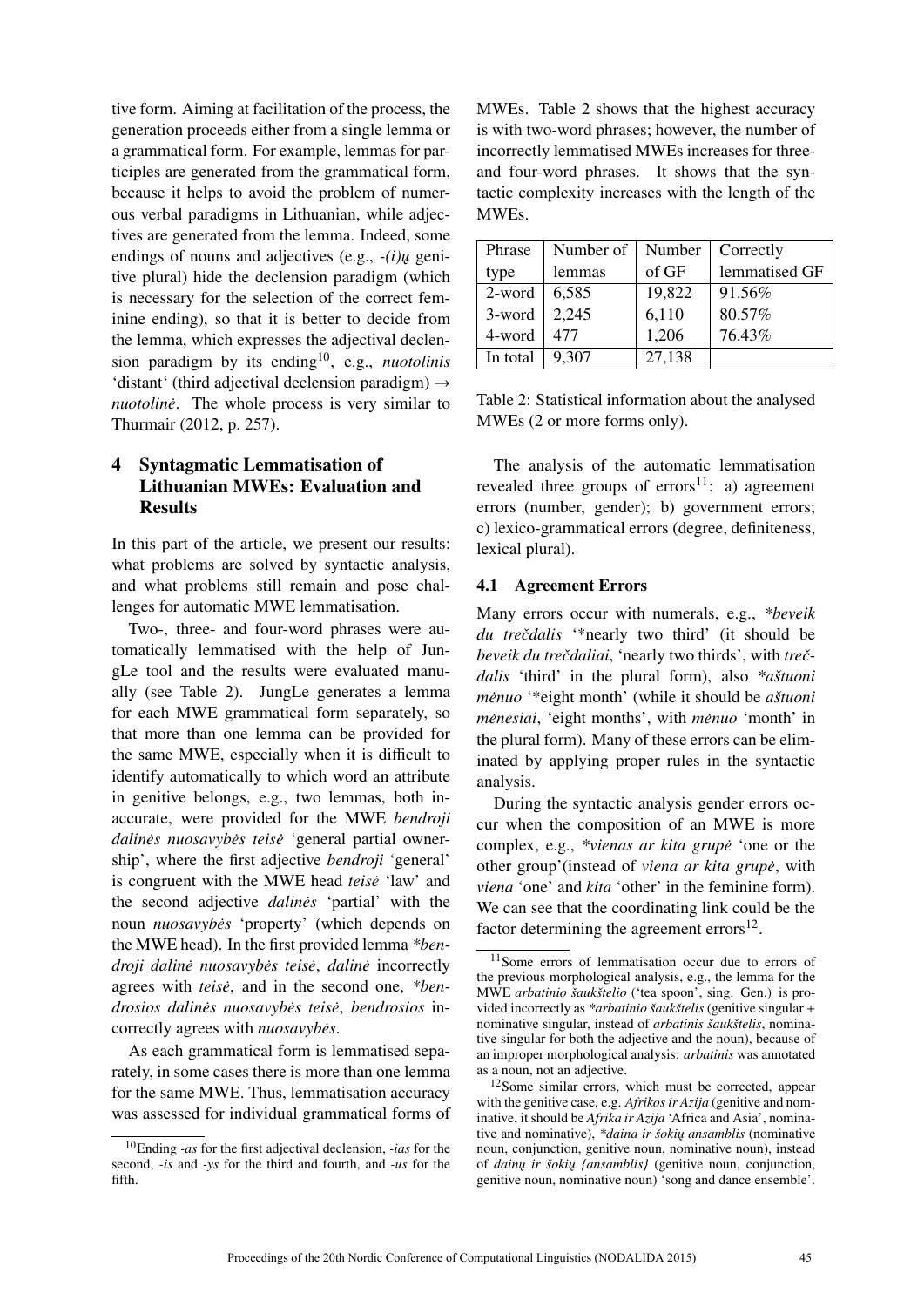It was observed that a large number of agreement errors take place when one of the attributes is an apposition, i.e., a noun which has to agree in a case (sometimes gender and number) with the adjacent noun, e.g., *\*šalies gaveja ˙* (it should be *šalis gaveja ˙* , 'the recipient party'), *\*mergeles Marija ˙* (it should be *mergele Marija*, 'the Virgin Mary', with both parts in nominative). One the other hand, such attributes are not numerous, and such errors could be solved by looking at other cases than genitive.

### 4.2 Government Errors

Problems mainly arise when the tool fails to correctly identify the syntactic head of a phrase. Such a problem usually occurs when the head is not at the end of an MWE, e.g. *\*paskolos {studijos}* (instead of *{paskola} studijoms* 'study loan'), *\*atliko savo {darbas}* 'carried out their work' (instead of *{atlikti} savo darba*, where the verb is the head). Problems also occur in phrases, where the head is a half-participle or a gerund: *\*isigaliojus naujasis civilinis {kodeksas}* 'when the new civil code came into effect' (it should be *{isigaliojus} naujajam civiliniam kodeksui*, i.e. where dative is required).

It must be noticed that in some cases the representation of the lemma does not correspond to a natural linguistic form. It occurs in collocations which contain a conjugated verb (*pakilo*) with a (nominative) subject, e.g. *pakilo temperatūra* 'temperature rised'. In the assigned lemmas, conjugated verbs are substituted for infinitive forms (*pakilti*). Infinitives cannot have a subject in Lithuanian, and therefore the MWE subject could be presented in brackets in the nominative form (e.g. *pakilti (temperatūra)* 'to rise (temperature)'). A further exception comes from the MWEs with a gerund, since the logical subject of a gerund is not expressed as a nominative, but as a dative complement, e.g., *atsitikus nelaimei* 'a disaster occurs'. In such cases, we propose to assign two different lemmas: one lemma, which retains the grammatical form without change, *atsitikus nelaimei* (gerund + dative complement), as used in gerund grammatical form; and the second lemma, where the gerund is substituted for the infinitive and the dative complement is substituted for a nominative form in bracket, e.g. *atsitikti (nelaimė)* (infinitive + nominative), as in the previous example.

We should also mention, among other compli-

cated lemmatisation instances, the loss of grammatical forms which carry the meaning of an MWE, e.g., *atstovu teigimas* ('representatives' assertion') could be considered as a correctly generated lemma; however, after a closer investigation of the grammatical forms, we can see that in this MWE the syntactic head is always used in the instrumental case *(teigimu)*, i.e., *atstovu teigimu* ('according to the representatives'), thus the lemma should keep this form. Similarly, the lemma of an MWE *balsavimo paštas* ('voting post') is not accurate, as the syntactic head (*paštas*) should be in the instrumental case, i.e., *balsavimas paštu* ('voting by mail'), while the lemma of a phrase *visa išgale˙* ('all possible measures') should be *visomis išgalemis ˙* ('by all possible measures'), because this phrase as an MWE is used only in the form of instrumental plural.

## 4.3 Lexico-grammatical Errors

There are many errors made by JungLe where a lemma has to be assigned to nouns which are used in plural in the phrase, e.g., *\*žmogaus teise˙ ir laisve˙* 'human right and freedom', instead of *žmogaus teisės ir laisvės*, 'human rights and freedoms'; \**jungtine tauta* 'united nation', instead of *Jungtines Tautos ˙* , 'United Nations'; *\*visa Baltijos šalis* 'the whole Baltic country', instead of *visos Baltijos šalys* 'all Baltic countries', *\*Vilniaus ir Šalčininkų rajonas* 'Vilnius and Šalčininkai district', instead of *Vilniaus ir Šalčininku rajonai* 'Vilnius and Šalčininkai districts'. As number errors were considered the examples when a lemma looked correct at first sight, i.e., a lemma is provided in the same number as in the dictionary. However, from the usage data (all forms of a phrase) one can see that certain MWEs are used only in plural, e.g., *meteorologines salygos* 'meteorological conditions', *mineralines trašos* 'mineral fertilizers', *mirties aplinkybes˙* 'death circumstances'. All these phrases, which are made of an adjective or a genitive noun followed by a noun, are incorrectly lemmatised in the singular form, e.g. *\*meteorologinė salvga, \*mineralinė traša, \*mirties aplinkybe˙*. Many of the above-mentioned nouns can be used in plural and singular, when they are used independently, but they can be restricted to one of these numbers inside MWEs. Traditional grammars and dictionaries do not provide necessary information to solve this problem, which could often be resolved if we take into ac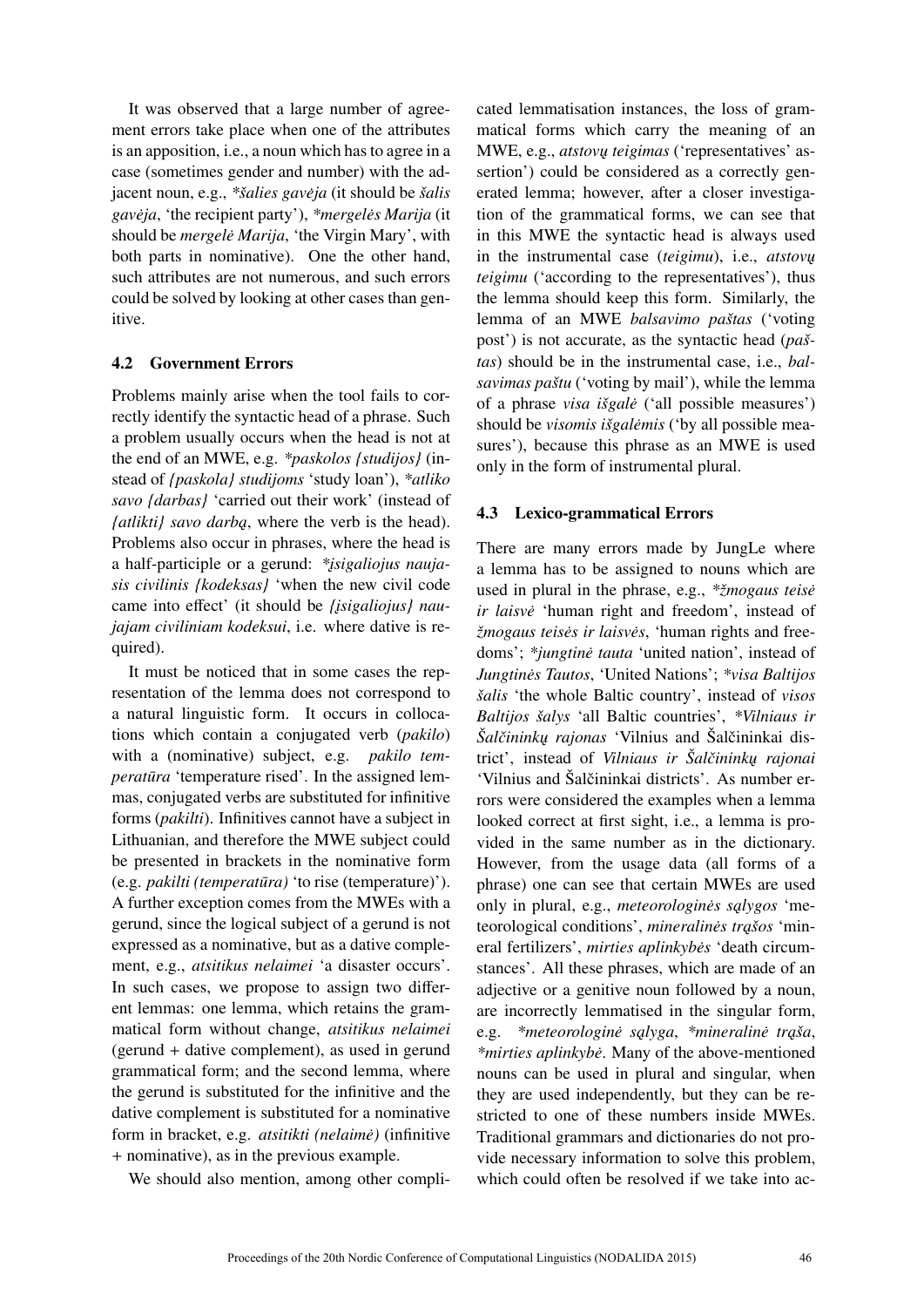count actual usage from the corpus.

There are two types of degree errors: a) in some phrases a particular degree form is used, thus, the same form should be in the lemma (Aukščiausia*sis Teismas* 'supreme court'; *daugiau kaip dveji metai* 'more than two years'); b) there are phrases, where an adverb or an adjective is used in several degrees: then different phrases can contain adjectives or adverbs of different degrees (cf. *<i>ivairus* / *jvairiausi būdai* ('various/ the most various ways') and *skirti daug*/*daugiau*/*daugiausia demesio ˙* (to pay a lot of/more/ most attention)). Analysis of all forms of an MWE can help to distinguish a) and b) phrases.

Errors of definiteness often occur in phrases joined by coordination, when one adjective is provided in the definite form while the other one is indefinite, e.g., *\*Senas ir Naujasis testamentas*('Old and New Testament').

After the examination of errors and problematic cases created by JungLe, we can draw a conclusion that automatic lemmatisation is aggravated by:

- 1. syntactic heads in the genitive form: when there are several nouns in the genitive in the MWE, it leads to attachment ambiguities;
- 2. the length of an MWE: the longer the phrase, the more complicated syntactic structure; the accuracy of lemmatisation decreases (see Table 2);
- 3. problems of lexico-grammatical nature, when a grammatical form depends on a lexical meaning (here, errors of number must be emphasized).

It must be emphasized that the numbers in Table 2 show the situation after the first extension of JungLe. The results can still be improved significantly. Some errors can be corrected by improving the grammar used by JungLe for syntactic analysis, some of them require adding new capacities to JungLe, other errors will be difficult to correct without human intervention.

### 5 Discussion and Recommendations

The traditional morphological analyser, which analyses every word individually, cannot produce natural lemmas for MWEs. It is necessary to carry out the syntactic analysis for automatic assignation of natural lemmas for different grammatical

forms of MWEs. But beside syntactic analysis of MWEs, we often need to take into account the usage data of a particular MWE and to apply additional criteria. The automatic syntagmatic lemmatisation tool was tested on the data from the Dictionary of Lithuanian Nominal Phrases, which are characterized by a high variety. For this reason, it can be stated that the essential features, as well as problems, of automatic lemmatisation of Lithuanian MWEs were identified.

One of the most important lemmatisation issues that is difficult to solve is the problem of an attribute which is incongruent with a noun and usually expressed in genitive. Most commonly, such problems (in automatic lemmatisation) are inevitable, because ambivalent syntactic relations can exist in MWEs composed of the same words, e.g., the lemma for MWE grammatical forms *administracines teises pažeidimų*, *administracines teis ˙ es pažeidim ˛a ˙* , *administracines˙ teises pažeidimus ˙* 'breach of administrative law' (where *administracinis* 'administrative' is congruent with *teise˙* 'law') should be *administracines teis ˙ es pažeidimas ˙* , while the lemma for MWE grammatical forms *administracini teises* pažeidimą, administracinių teisės pažeidimų, ad*ministracinius teises pažeidimus ˙* 'administrative breach of law' (where *administracinis* 'administrative' is congruent with *pažeidimas* 'breach') should be *administracinis teises pažeidimas ˙* . In order to set the right lemma, the noun with which the adjective agrees must be correctly assigned.

The head of a phrase in genitive can influence adjective agreement errors, too. For instance, the genitive grammatical form *periodinio mokslo leidinio*, where it is unclear if *periodinio* 'periodic' is congruent with *mokslo* 'science' or *leidinio* 'publication', could formally be lemmatised as *\*periodinio mokslo leidinys* 'a publication of periodic science' or *periodinis mokslo leidinys* 'a periodic scientific publication' by looking at the internal syntactic structure of the term. In order to disambiguate syntax correctly, we need to compare other (unambiguous, i.e., cases other than the genitive) forms of the term, e.g., *periodiniams mokslo leidiniams* (in dative plural), which shows that the adjective *periodinis* 'periodic' is congruent with the noun *leidinys* 'publication', therefore, this MWE should properly be lemmatised as *periodinis mokslo leidinys*.

The problems concerning the genitive case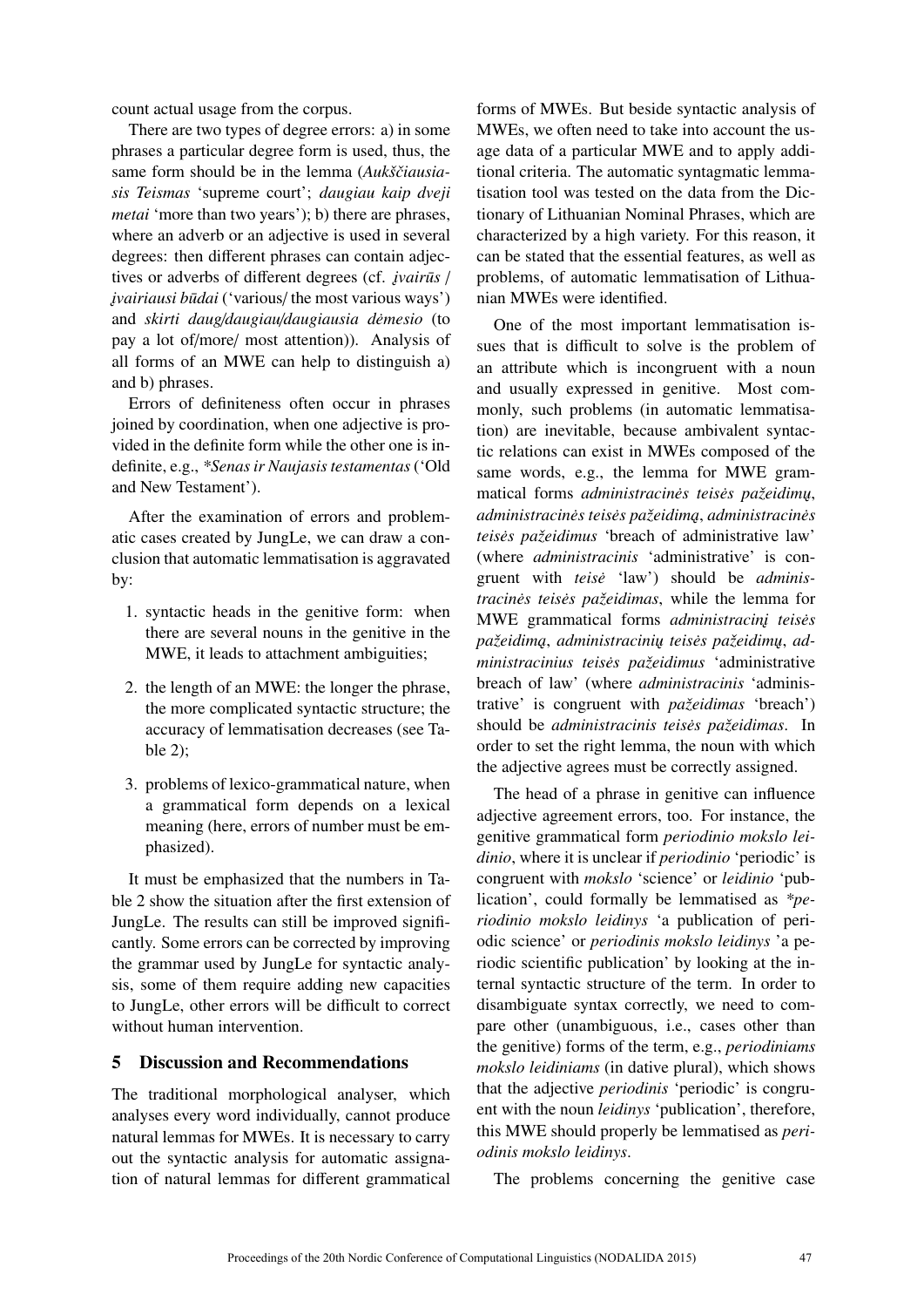would decrease, if the usage criterion was applied, i.e., if lemma was identified considering all forms of the MWE. For example, it is especially complicated to lemmatise an MWE with all genitive cases, e.g., it is impossible to identify an accurate lemma for MWEs *valstybinio socialinio draudimo biudžeto* ('the budget of state social insurance'), *fizinių asmenų pajamų mokesčių* ('income taxes of natural persons'). In such cases, a rule should be applied: if the same phrase is used in genitive and in other cases, the lemma should be identified on the basis of phrases with other cases than genitive.

The usage criterion would help to avoid the number errors. Quite often this criterion proved the rule that if different grammatical forms of an MWE are in plural, then the lemma should keep the plural form too. For example, a dictionary of nominal phrases provides two grammatical forms: *laužas ir atliekos*, *laužo ir atliekų* 'debris and waste', in both phrases the noun *laužas* is in the singular form, while *atliekos* is used in plural. Thus, when merging the two MWEs to one lemma, *atliekos* has to remain in the plural form. During the lemmatisation of the forms *žveris ir paukščius*, *žveri ˛u ir paukšˇci ˛u ˙* , *žverys ir paukšˇciai ˙* ('beasts and birds', repectively accusative plural, genitive plural, nominative plural), we have to assign plural lemmas for both nouns – *žvėrys ir paukščiai*, because all forms of these nominal phrases are in the plural form. This is especially important for names, cf. *\*Lietuvos geležinkelis* (it should be *Lietuvos geležinkeliai*, 'Lithuanian Railways'), *\*Vilniaus šilumos tinklas* (it should be *Vilniaus šilumos tinklai*, 'Vilnius Heating Network').

Based on the usage data, it would be possible to distinguish between the MWEs where a certain word is used only in one form of the degree (*Aukš-ˇciausiasis Teismas*, superlative, 'Supreme Court'), and those where several forms of a degree are used (*˛ivairus b ¯ udai ¯* and *˛ivairiausi budai ¯* , positive and superlative, 'various ways').

When applying the usage criterion, it is important to remember that in this case the accuracy of the tool will be linked to the corpus data: the rarer the phrase, the higher the risk for the tool to make a mistake. For example, if we recognize only two forms of a particular phrase, and they are both in the plural form, the tool can come to a false conclusion that the lemma of that phrase is also in plural, although that phrase could also be used in singular. But such a risk is significant for rare MWEs only.

It is possible that next to the usage criterion, other criteria will have to be introduced. For example, in order to avoid lemmatisation errors related to definiteness, it would be worthwhile to invoke not only the usage, but, also, frequency criterion. Indeed, according to the data, *nekilnojamas turtas* (with the indefinite form of the adjective *nekilnojamas*) and *nekilnojamasis turtas* (with the definite form of the adjective *nekilnojamasis*), which both mean 'real property', are concurrently used. However, one can expect the standard form, the definite one, to be more frequent, as it is a term.

The evaluation of the research results has revealed that the accuracy of the MWE lemmatisation is not only influenced by the accuracy of the syntactic analyser, but, also, by the variability of MWEs. If we come across a phrase which has two variants, then a separate lemma will be assigned to each variant during the automatic lemmatisation, e.g., *užrašų knygutė* and *užrašų knygelė* ('a notebook', the difference lies in the diminutive suffix of the nouns). However, several forms of degree, different forms of definiteness could be used in the same MWE; for this reason, we have to discuss how to reflect all this in a lemma. The substituting component could be presented in angle brackets: *skirti* [*daug*/*daugiau*] *demesio ˙* 'to pay [much/more] attention'; [*nekilnojamas*/*nekilnojamasis*] *turtas* 'real property' (with a definite or indefinite adjective). Thus, this would indicate that some syntagmatic lemmas contain substituting components.

#### References

- Loïc Boizou, Gintarė Grigonytė, Erika Rimkutė, and Andrius Utka. 2012. Automatic Inference of Base Forms for Multiword Terms in Lithuanian. In *Proceedings of the Fifth International Conference Human Language Technologies – The Baltic Perspective*, pages 27–35.
- Vidas Daudaravičius and Rūta Marcinkevičienė. 2004. Gravity Counts for the Boundaries of Collocations. *International Journal of Corpus Linguistics*, 9(2):321–348.
- Jolanta Kovalevskaitė. 2014. Phraseme-type and Phraseme-token: a Corpus-driven Evidence for Morphological Flexibility of Phrasemes. *Res Humanitariae*, XVI, pages 126–143.
- Elizaveta Loginova, Anita Gojun, Helena Blancafort, Marie Guégan, Tatiana Gornostay, and Ulrich Heid. 2012. Reference Lists for the Evaluation of Term